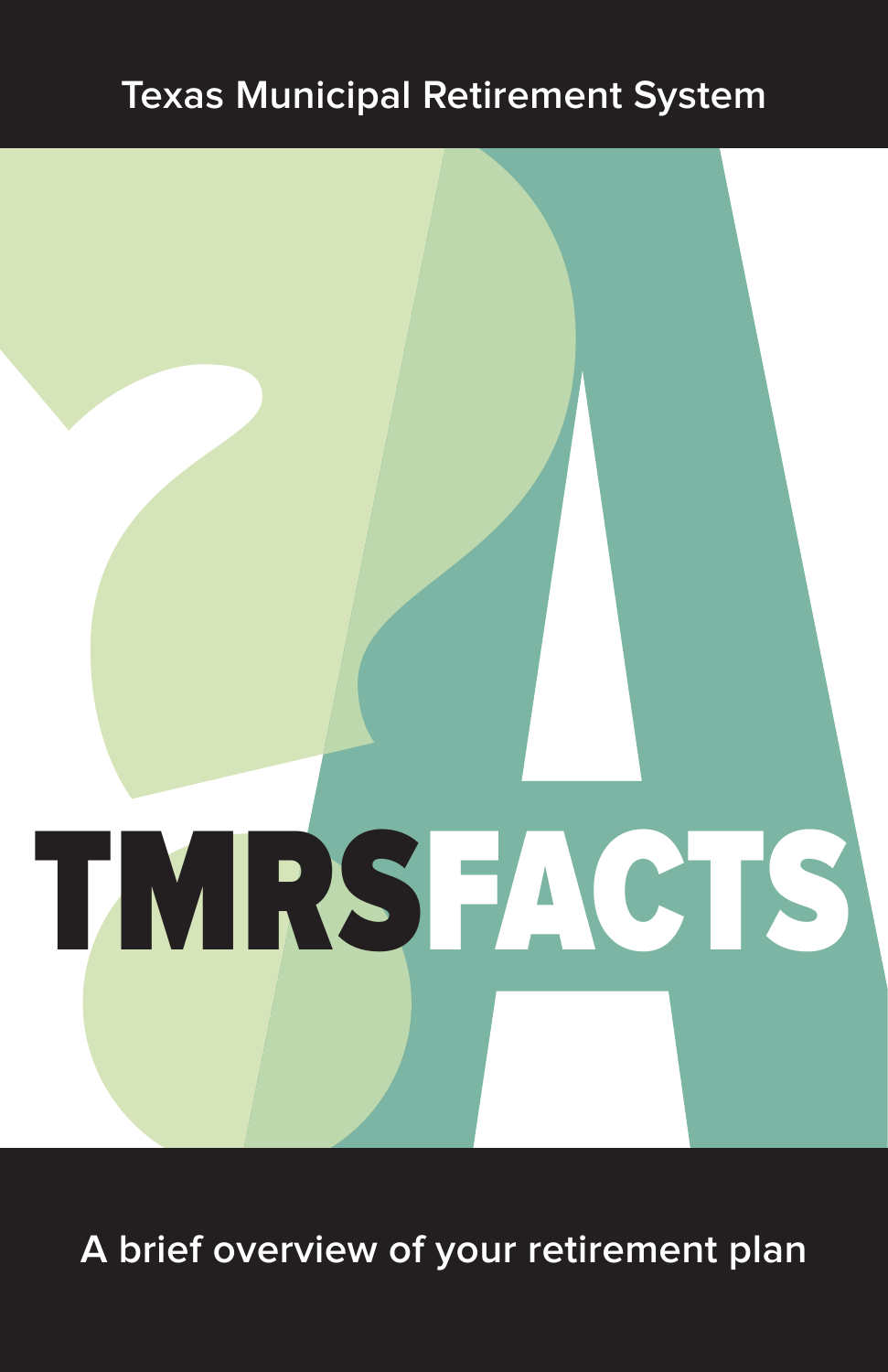# Table of Contents

| What Is TMRS? <u>Andrew Management</u>       |                                 |                  |  |
|----------------------------------------------|---------------------------------|------------------|--|
| How Does TMRS Work? Now Does TMRS Work?      |                                 | 2                |  |
|                                              |                                 | $\boldsymbol{4}$ |  |
| How Do I Contact TMRS? Now You Contact TMRS? |                                 | -5               |  |
|                                              |                                 | - 6              |  |
|                                              |                                 | 6                |  |
|                                              |                                 |                  |  |
| <b>Proportionate Retirement Systems</b>      | the contract of the contract of | 8                |  |
|                                              |                                 |                  |  |

Copyright 2017, Texas Municipal Retirement System.

This booklet is an informal presentation of information about TMRS and related issues. If any specific questions of fact or law should arise, the statutes will govern. TMRS, MyTMRS, and the TMRS logo are registered trademarks of the Texas Municipal Retirement System.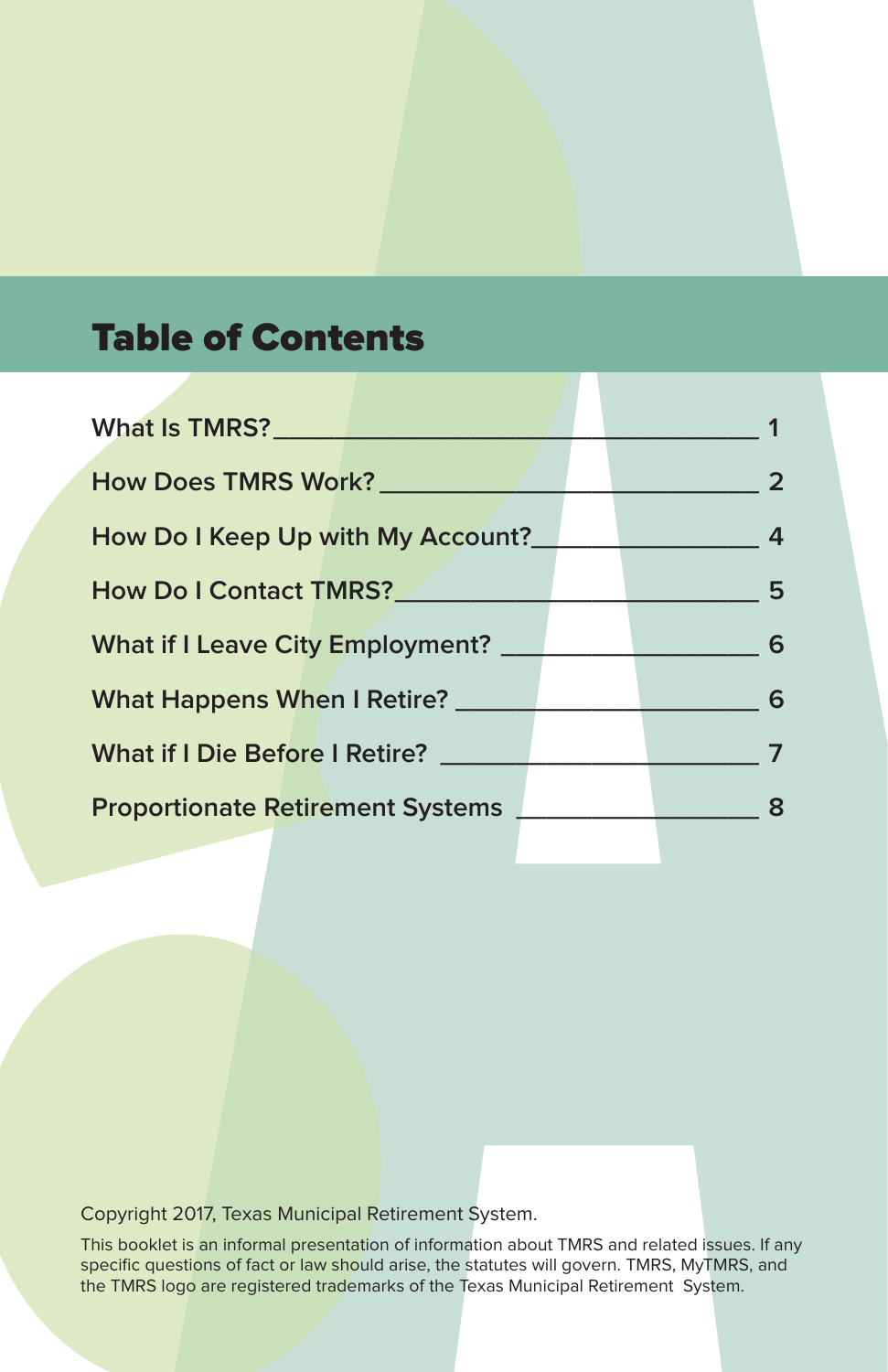# TMRSFACT

# What Is TMRS?

The Texas Municipal Retirement System (TMRS®) is the retirement program your city has chosen for its employees. TMRS administers a retirement plan for municipal employees that is funded by the contributions of its members, its member cities, and earnings from investment of those deposits. Under TMRS, each city chooses from a menu of retirement provisions to provide affordable, sound benefits for their employees and families. As a member of TMRS, if you meet the eligibility requirements and retire with the system, **you will receive a retirement annuity for as long as you live.**

#### **Membership Requirement**

Contributing monthly to your individual TMRS retirement account is a requirement if you are an eligible employee of a city that participates in the TMRS plan. All employees who are regularly engaged in a position that normally requires more than 1,000 hours per year at a TMRS-participating city must be enrolled in the program.

# **How Are We Different from Other Systems?**

Most public employee retirement systems provide a benefit based on a multiplier times your years of service and salary. In TMRS, your benefit is based on the actual dollars you and your city contribute, the investment earnings made on those contributions, and other factors and credits that may be adopted by your city. In 2009, the TMRS Act was amended to guarantee a minimum annual 5% interest credit to member accounts.

**Conservative actuarial assumptions, prudent investing, employer flexibility, and statutory funding requirements have helped TMRS earn a reputation as a strong public retirement program.**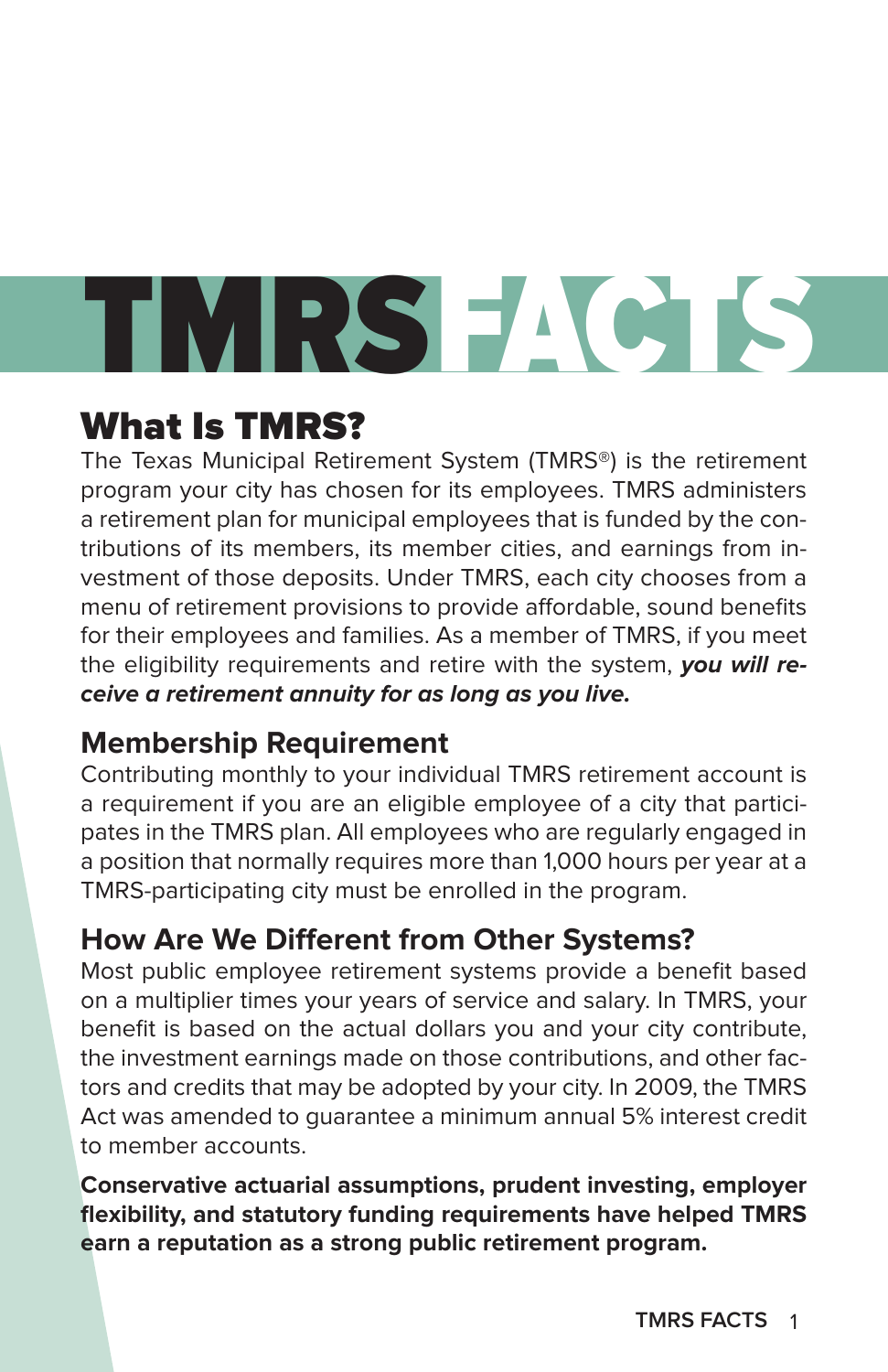# How Does TMRS Work?

#### **Your Retirement Account**

A percentage of your gross compensation is deducted each pay period and deposited into your individual account. The percentage deducted — either 5, 6, or 7% — depends on the plan provision your city has adopted (see the "My City Plan" sheet or go to Member Services/City Plan Provisions at www.tmrs.com). Your monthly TMRS deposit is deducted before income taxes are withheld, and you do not pay taxes on those deposits until you refund or retire.

Once your monthly deposit is received, TMRS invests the money, and your account earns interest credits each year. The longer you work, the more you put into your account, and the more you will receive at retirement. **Under the law that governs the system, you cannot borrow from your retirement account.**

#### **City Matching**

Each city chooses to match employee deposits at a ratio of 1 to 1, 1.5 to 1, or 2 to 1 (see "My City Plan" or Members/City Plan Provisions for your city's matching ratio). When you retire, the city's contributions are combined with your deposits and interest credits, and the combined total is used to pay your monthly retirement benefit.

You only receive the city's matching funds in the form of a monthly payment when you retire.

**If at any time you leave city service and choose to receive your deposits and interest, you will not receive the city's matching funds.**

#### **Service Credit**

Generally, you earn a month of service credit toward retirement for each month you make a deposit while employed in an eligible position. Depending on your city's plan, you may establish other types of service credit, including credit for previous public employment or active duty military service.

#### **Beneficiaries**

Your beneficiary is the person or persons you choose to receive any retirement benefit due upon your death. TMRS will ask you to name a beneficiary when you first become a TMRS member, when you vest (after 5 or 10 years of service), and when you retire. When you vest, it is very important to designate a beneficiary for the vested benefit.

#### 2 **TMRS FACTS**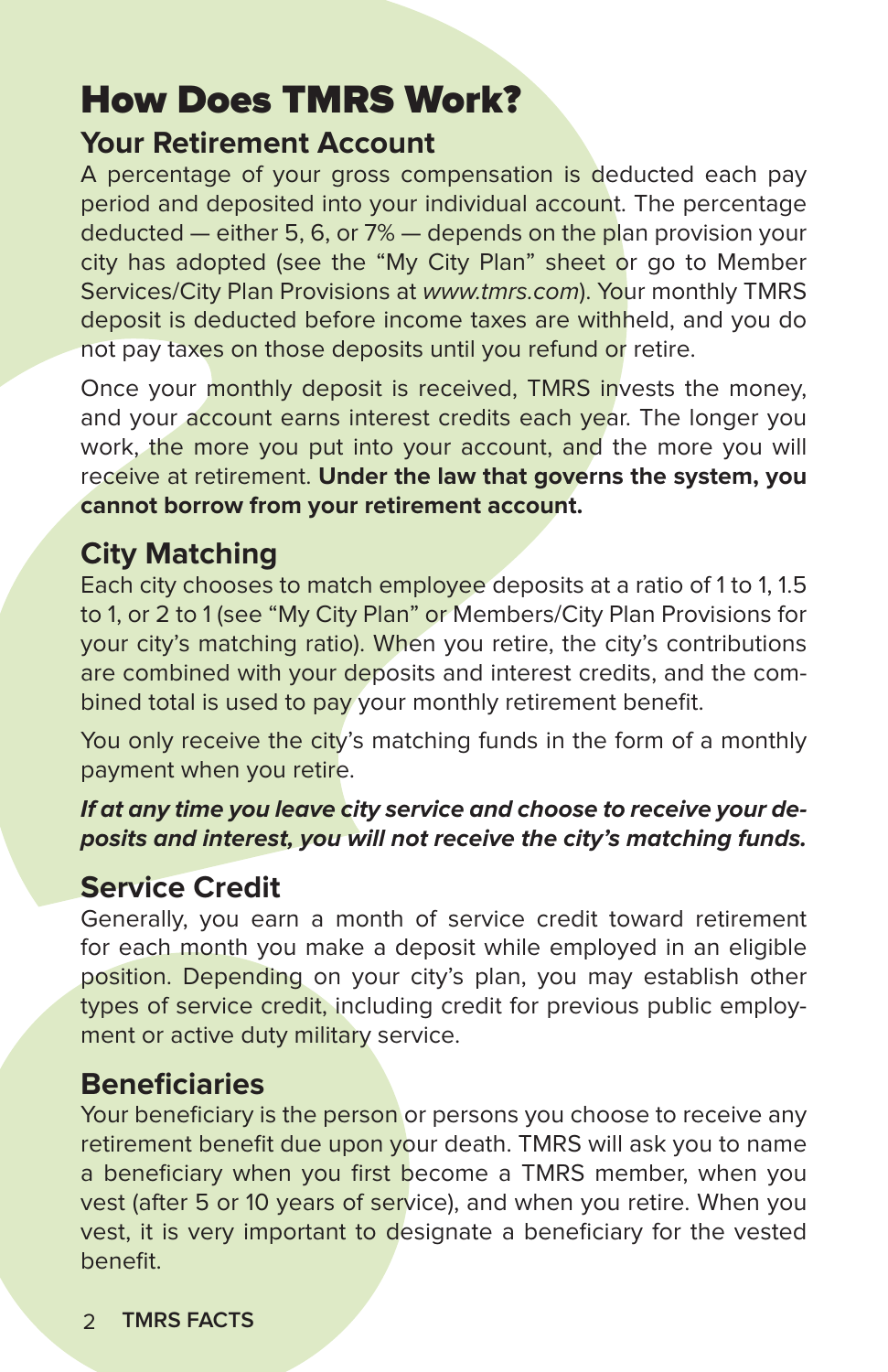#### **Vesting/Retirement Eligibility**

When you have 5 years of service credit (10 in some cities), you are "vested" in the system. As a vested member, if you leave TMRScovered employment, you may leave your deposits with TMRS. Your deposits will continue to earn interest credits until you withdraw them or retire.

You will be eligible to retire when you meet either of these qualifications, depending on your city's plan:

- You are age 60 with 5 or 10 years of service credit, or
- You have 20 or 25 years of service credit at any age.

See "My City Plan" or City Plan Provisions for your city's retirement eligibility requirement.

Service credit with other statewide retirement systems or government entities may also count toward your eligibility for service retirement. The service history shown on your Annual Statement (see page 4) reflects any service credit with other TMRS cities, plus any buybacks, military service credit, or restricted prior service credit you have received.

#### **Proportionate Retirement**

TMRS participates in the Proportionate Retirement Program. This program allows you to combine service credit from specific Texas retirement systems to meet service retirement eligibility requirements. With combined service, you may be able to retire earlier.

The systems that participate in this program with TMRS are: Employees Retirement System of Texas, Teacher Retirement System of Texas, Judicial Retirement System of Texas, Texas County and District Retirement System, and the City of Austin Employees Retirement System (see page 8 for contact information).

#### **Updated Service Credit**

Updated Service Credit (USC) is an optional feature that updates your TMRS benefit to take into account changes in your salary or in your city's TMRS plan. USC helps your retirement benefit retain its value over your career. See "My City Plan" or City Plan Provisions to determine if your city offers Updated Service Credit.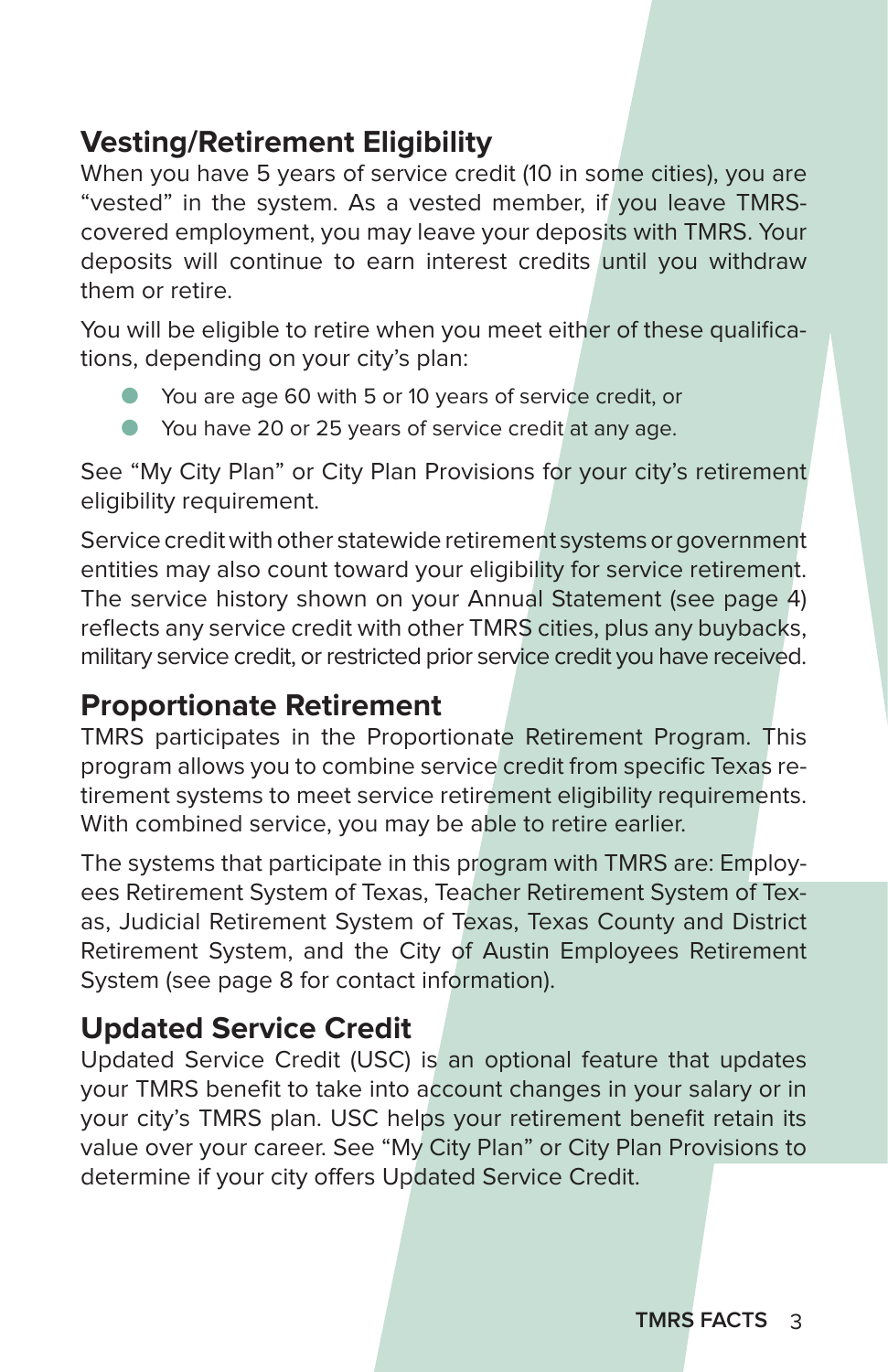# How Do I Keep Up with My Account?

# **MyTMRS®**

The TMRS website (www.tmrs.com) provides secure online access to your account information. Use the MyTMRS feature of the website to see your account statements, check your year-to-date totals, change your contact information, and run retirement estimates. You must register for this service before you can use it. You may register online, set up your password, and access MyTMRS using security questions and your e-mail address; a verification email will be sent to you. It is important that you use a "persistent" email address so that we may contact you electronically for future updates.

You may **run retirement estimates** through MyTMRS. These estimates show approximately how much money you will receive in your monthly retirement benefit for each retirement option. To compare your annuity amounts, we encourage you to run as many estimates for as many retirement dates as you wish.

# **Annual Statements**

Every spring a TMRS Annual Statement is mailed to the home address we have on file for you. This statement includes your service history, your beneficiary information, retirement estimates, your total member deposits, and the past year's interest credit. **Keeping your personal information (such as mailing address and beneficiary) up-to-date is extremely important.**

# **For More Details…**

For a complete description of your TMRS benefits, see the Member Benefits Guide (available in English and Spanish) or the "How Do I…" tutorials on the TMRS website, Member Services menu.

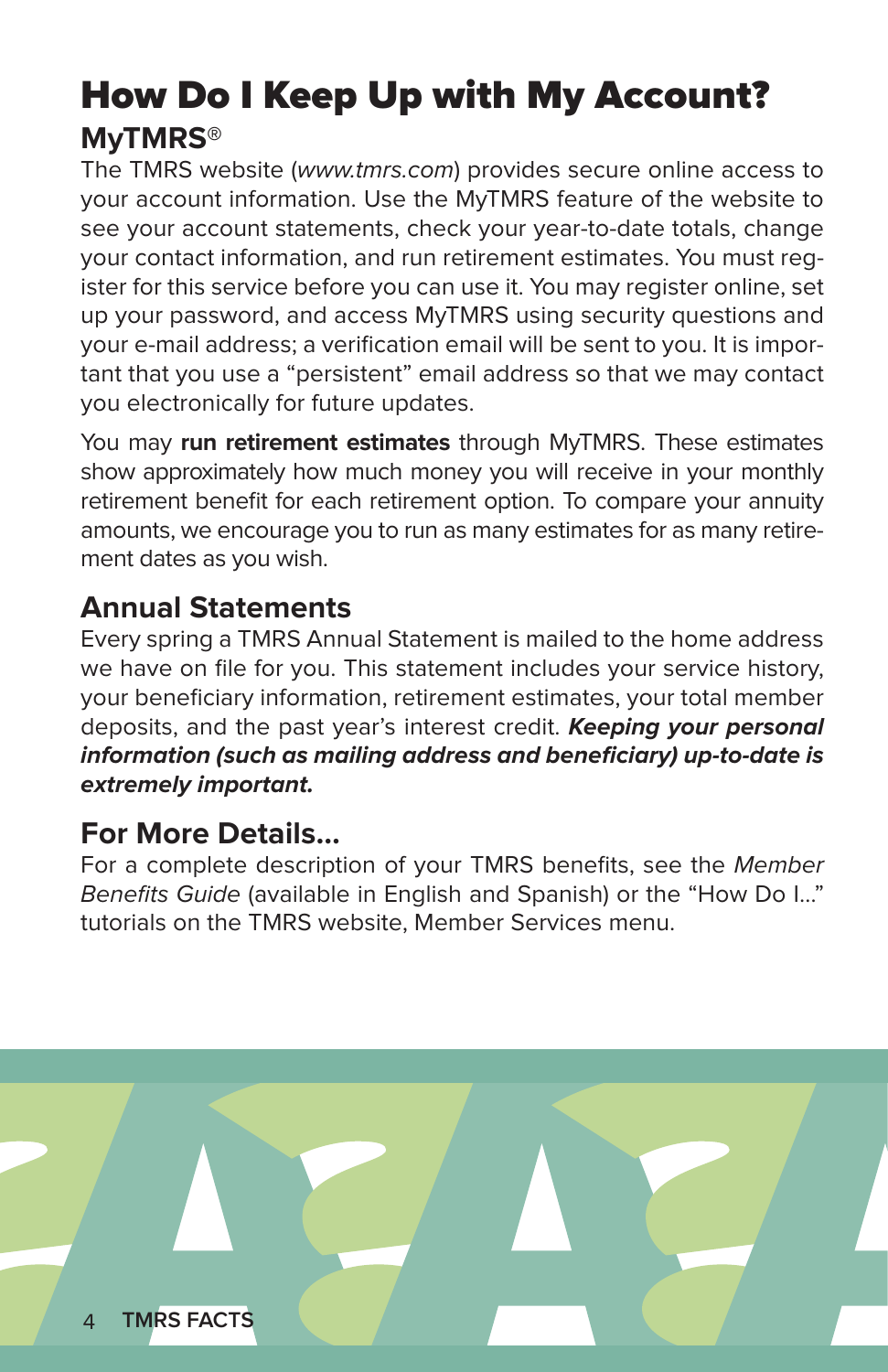# How Do I Contact TMRS?

#### Phone Center

800.924.8677 • Toll free 512.476.7577 • Local 512.476.5576 • Fax

#### Mailing Address

P.O. Box 149153 Austin, Texas 78714-9153

Headquarters Building 1200 North Interstate 35 Austin, Texas 78701

# Se habla español.

**Website** www.tmrs.com

help@tmrs.com

E-mail

#### **How Do I Review or Change My Account?**

| <b>Account balance</b>       |  |   |
|------------------------------|--|---|
| Address/phone/email change   |  | § |
| Name change                  |  | ≧ |
| <b>Beneficiary info</b>      |  |   |
| <b>Change beneficiary</b>    |  | ≣ |
| <b>Credited service</b>      |  |   |
| <b>Request for statement</b> |  |   |
| <b>Retirement estimate</b>   |  |   |

**By phone** – include 2 account identifiers.\*

一 **Web** – sign in to MyTMRS.

**In writing** – by letter or fax;<br>include signature and 2 account identifiers. **In writing** – by letter or fax;

 $\overline{\mathbf{C}}$ 

**Form** – needs specific form with signature;<br>
forms are available through the Phone Cente forms are available through the Phone Center, website, or your personnel office.

**\* Account identifiers are personal details known to the member only.**

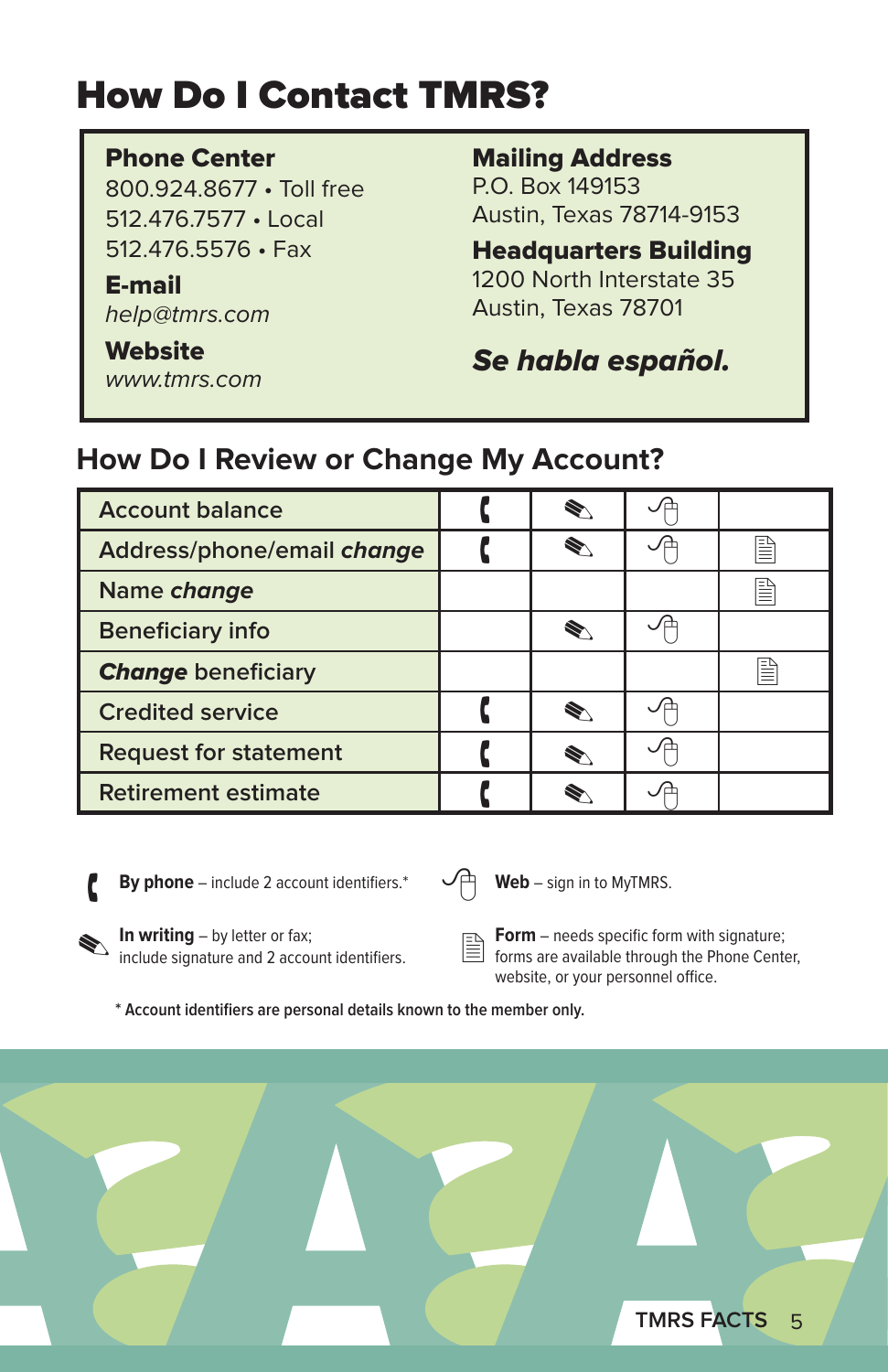# What if I Leave City Employment?

#### **Refund vs. Retirement**

If you are vested at the time you leave the city, you can leave your accumulated deposits, which continue to receive interest credits, in TMRS until you decide to retire. If you are not vested, then you may only leave your deposits for up to five years. After five years, you must either refund your deposits and interest or roll them over directly into an IRA or another qualified plan. **Remember, if you refund your deposits, you will not receive the city's matching money.**

# **Taxes and Penalties**

If you are not vested, you may decide to refund or transfer your funds to an IRA or other qualified plan when you leave employment with all TMRS cities. If you refund your member deposits and interest, a 20% tax withholding and a 10% tax penalty may apply. **See the Special Tax Notice Regarding Plan Payments (TMRS website, Forms page) for details on withholding, early withdrawals, and rollovers to IRAs or qualified plans.**

**NOTE:** Federal tax law permits public safety employees who end employment at age 50 or later (and receive a refund or lump-sum payment) to waive the 10% IRS penalty. The city will need to certify the employee's status as a public safety employee on form TMRS-PSE for this penalty to be waived.

# What Happens When I Retire?

# **Choosing a Retirement Option**

When you become eligible for and apply for retirement, you may select one of these benefit payment plans:

- **Retiree Life Only Option** a monthly payment for the rest of your life, with no survivor benefits.
- **C** Lifetime Survivor Options a benefit for the rest of your life and a lifetime benefit for your designated survivor at 100%, 75%, or 50% of your monthly retirement benefit. If your beneficiary dies before you, your benefit will "pop up" to a Retiree Life Only Option.
- **Guaranteed Term Options** a lifetime benefit for you and a survivor benefit paid for the remainder of a guaranteed term (5, 10, or 15 years) if you die before the quaranteed term expires. The term starts at your retirement.

# **Partial Lump Sum Distributions**

Under any option, at retirement you may choose to receive part of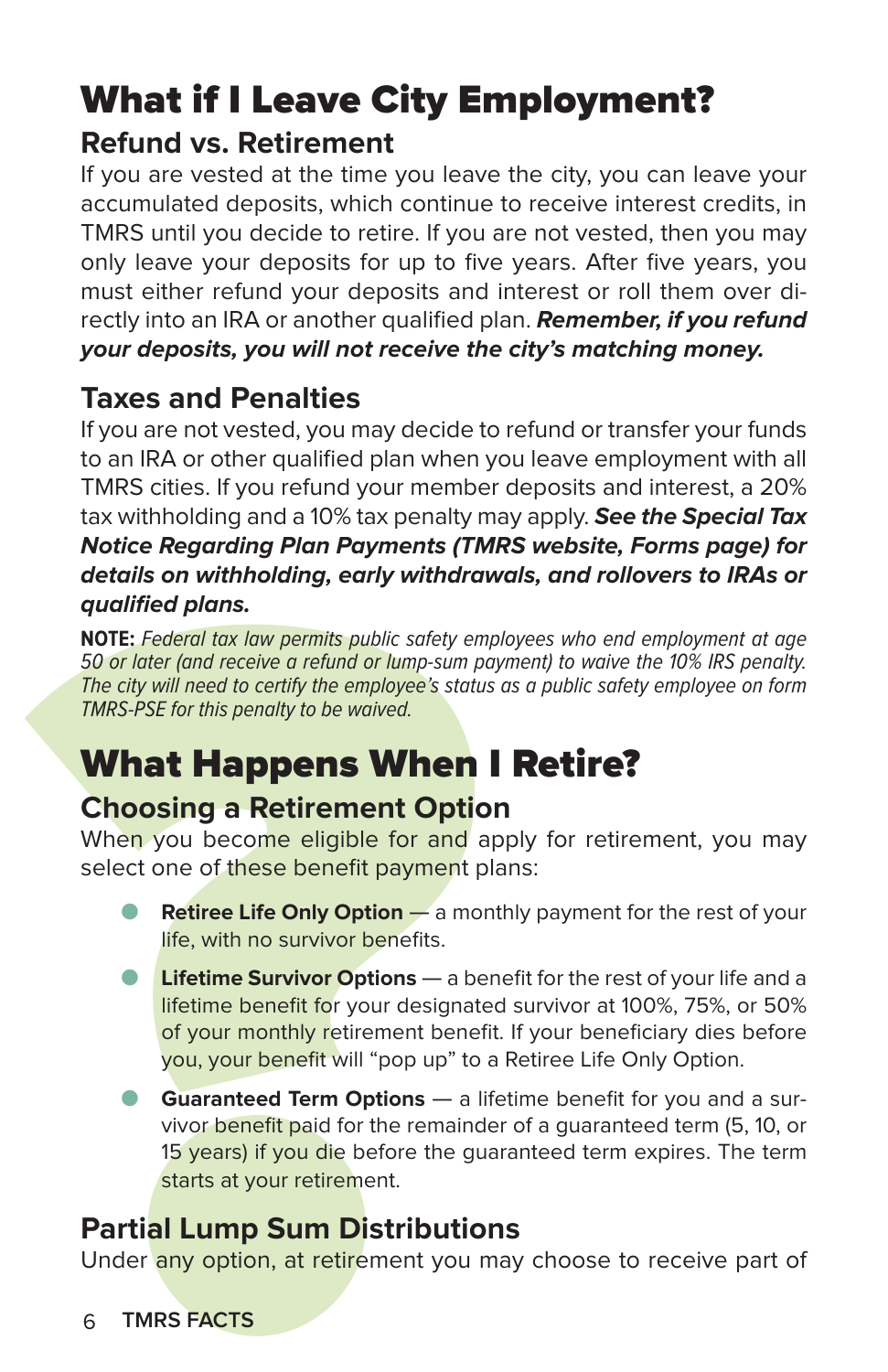your benefit as a Partial Lump Sum Distribution (PLSD). The optional PLSD may equal 12, 24, or 36 times your monthly benefit under the Retiree Life Only Option (not to exceed 75% of your member deposits and interest). A PLSD is subject to income tax; see the Special Tax Notice (Forms page of the TMRS website) for details on withholding, early withdrawals, and rollovers to IRAs or qualified plans.

# **Annuity Increases (COLAs)**

Your city may choose to grant a Cost of Living Adjustment (COLA) to its retirees. COLAs may be granted annually and are based on changes in the Consumer Price Index. If your city has adopted this option (check "My City Plan" or City Plan Provisions), you must be retired for a full year to be eligible for a COLA.

# **Death Benefits after Retirement**

Your beneficiary will continue to receive a monthly benefit if you have chosen a retirement option that provides a survivor benefit. A Supplemental Death Benefit of \$7,500 will be paid upon your death to your beneficiary if the city from which you retired offers this coverage.

# What if I Die Before I Retire?

#### **Death Benefits**

If you die before you retire, benefits will be paid to your chosen beneficiary. If you do not properly designate a beneficiary, the TMRS statutes will govern who will receive your benefits. If you were vested in TMRS at the time of your death, your beneficiary can immediately begin to receive a monthly payment. If your spouse is your beneficiary, he or she may choose to leave your deposits in the system until you would have turned age 60 — and then receive a lifetime monthly benefit payment. If you are not vested, your beneficiary or estate will receive a refund of your accumulated deposits and interest. It is extremely important to keep your beneficiary information correct, particularly after you are vested.

#### **Supplemental Death Benefit**

If your city has chosen this additional benefit (see "My City Plan" or City Plan Provisions) and you die while employed by the city, your beneficiary will also receive a payment approximately equal to your current annual salary; this benefit applies to both vested and nonvested members. You may designate different beneficiaries for your regular retirement benefit and your Supplemental Death Benefit.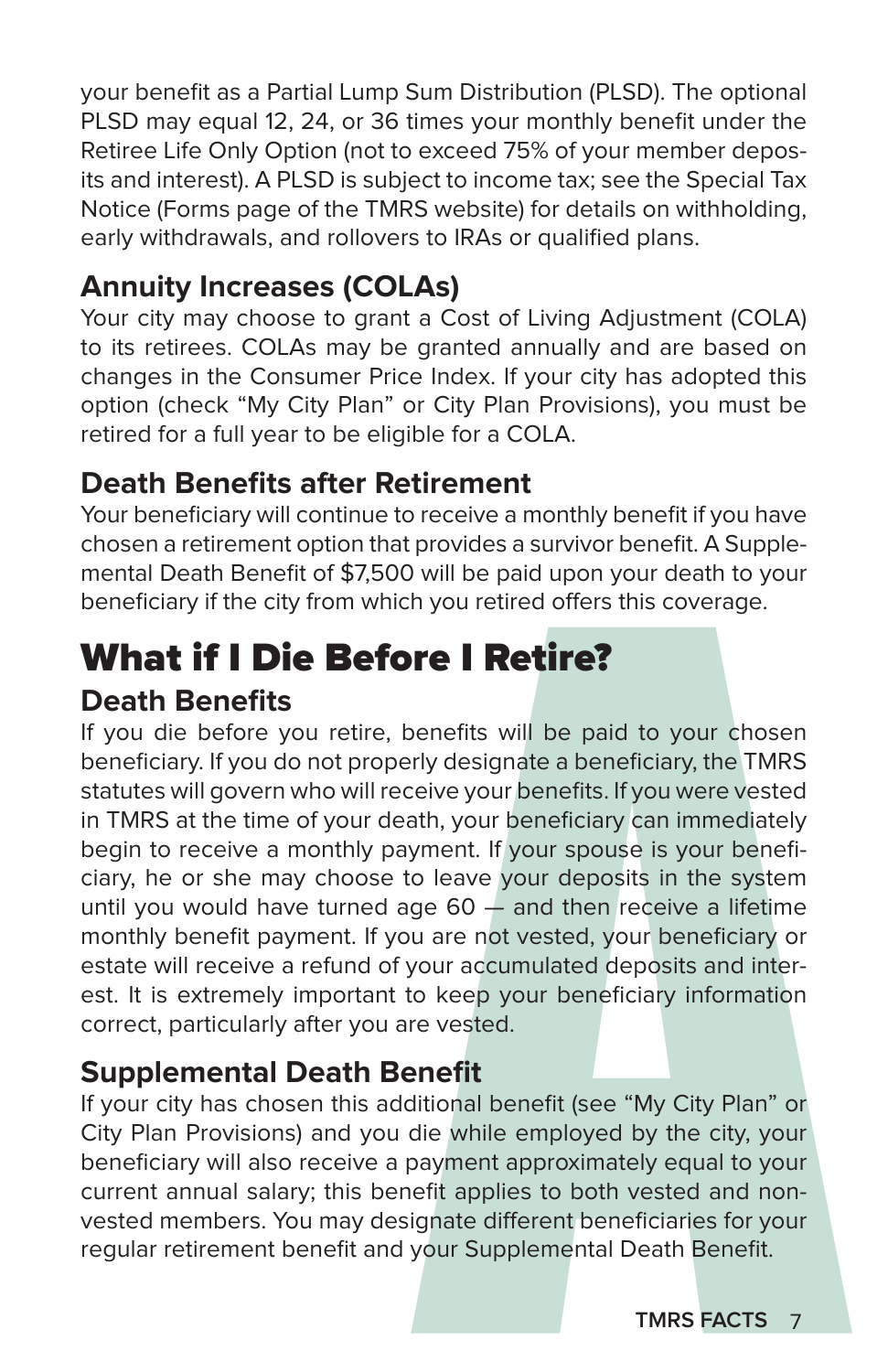# Proportionate Retirement Systems

**(participating with TMRS)**

#### City of Austin Employees Retirement System **1.512.458.2551 www.coaers.org**

#### Employees Retirement System of Texas

**1.877.275.4377 (toll-free) www.ers.state.tx.us**

#### Judicial Retirement System of Texas

**(Plan I or Plan II) 1.877.275.4377 (toll-free) www.ers.state.tx.us**

#### Teacher Retirement System of Texas

**1.800.223.8778 (toll-free) www.trs.state.tx.us**

#### Texas County and District Retirement System

**1.800.823.7782 (toll-free) www.tcdrs.org**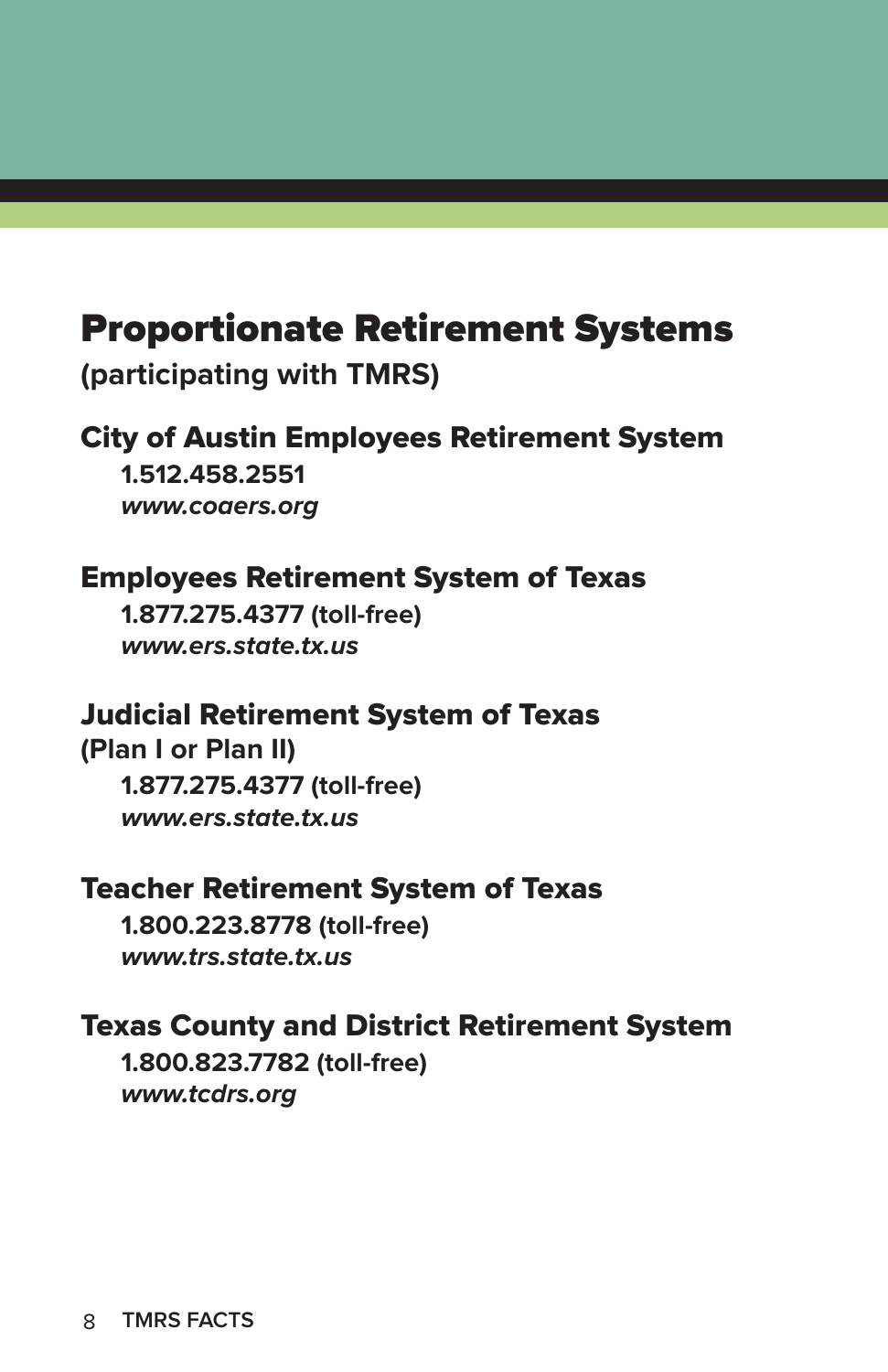